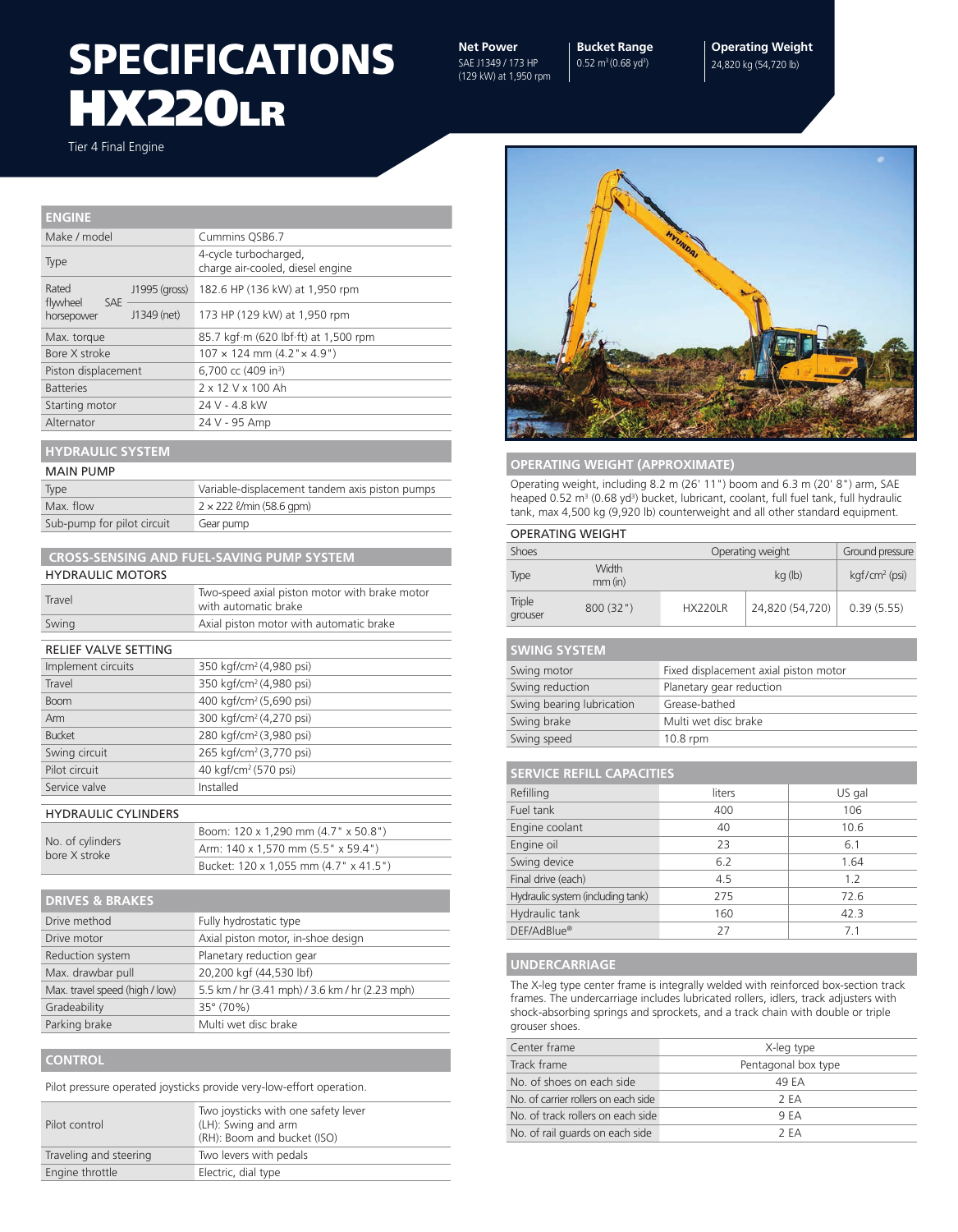# SPECIFICATIONS<br>**HX220LR**<br>Tier 4 Final Engine

| <b>HX220LR DIMENSIONS</b>                   | Unit: $mm (ft-in)$ |  |
|---------------------------------------------|--------------------|--|
| 8.2 m (26' 11") boom and 6.3 m (20' 8") arm |                    |  |

| $\mathsf{A}$ | Overall length                    | 12,030 (39' 6") |
|--------------|-----------------------------------|-----------------|
| B            | Overall width, with 800 mm shoe   | 3,190(10'6")    |
|              | C Overall height of boom          | 3,280 (10' 9")  |
|              | Superstructure width              | 2,740(9'0")     |
| E.           | Overall height of cab             | 2,920 (9' 7")   |
| F.           | Ground clearance of counterweight | 1,060(3'6")     |
| G            | Engine cover height               | 2,469(8'1")     |
|              | G' Overall height of handrail     | 3,211(10'6")    |



220F2SP03

| Minimum ground clearance  | 480(1'7")                                                   |
|---------------------------|-------------------------------------------------------------|
| Rear-end distance         | 2,770(9'1")                                                 |
| Rear-end swing radius     | 2,840(9' 4")                                                |
| Distance between tumblers | 3,650(12'0")                                                |
|                           | 4,440 (14' 7")                                              |
| Undercarriage width       | 3,190(10'6")                                                |
|                           | 2,390(7'10")                                                |
|                           | 800 (32")                                                   |
|                           | K Undercarriage length<br>M Track gauge<br>Track shoe width |

### **HX220LR WORKING RANGE Example 2018 12:00 Management Container and Container Container and Container Container (ft-in)**

| A  | Max. digging reach               | 15,220 (50' 0")      |
|----|----------------------------------|----------------------|
| A' | Max. digging reach on ground     | 15,120 (49' 7")      |
| B  | Max. digging depth               | $11,760$ (38' $7"$ ) |
| B' | Max. digging depth (8' level)    | 11,650(38'3")        |
| C. | Max. vertical wall digging depth | 9,610(31'6")         |
| D  | Max. digging height              | 12,550(41'2")        |
| E  | Max. dumping height              | 10,280 (33' 8")      |
| F  | Min. swing radius                | 4,870 (16' 0")       |
|    |                                  |                      |



| <b>DIGGING FORCE</b>              |            |                 |                  |
|-----------------------------------|------------|-----------------|------------------|
|                                   | Length     | $mm (ft-in)$    | 8,200 (26' 11'') |
| Boom                              | Weight     | kg (lb)         | 2,105 (4,460)    |
| Arm                               | Length     | $mm (ft-in)$    | 6,300(20' 8'')   |
|                                   | Weight     | kg (lb)         | 1,100(2,430)     |
|                                   |            | kN              | 72.6             |
| <b>Bucket</b><br>digging<br>force | SAE        | kgf             | 7,400            |
|                                   |            | lbf             | 16,310           |
|                                   | <b>ISO</b> | kN              | 83.4             |
|                                   |            | kgf             | 8,500            |
|                                   |            | Ibf             | 18,740           |
|                                   |            | kN              | 49.0             |
|                                   | SAE        | kgf             | 5,000            |
| Arm                               |            | I <sub>bf</sub> | 11,020           |
| crowd force                       |            | kN              | 50.0             |
|                                   | <b>ISO</b> | kgf             | 5,100            |
|                                   |            | Ibf             | 11,240           |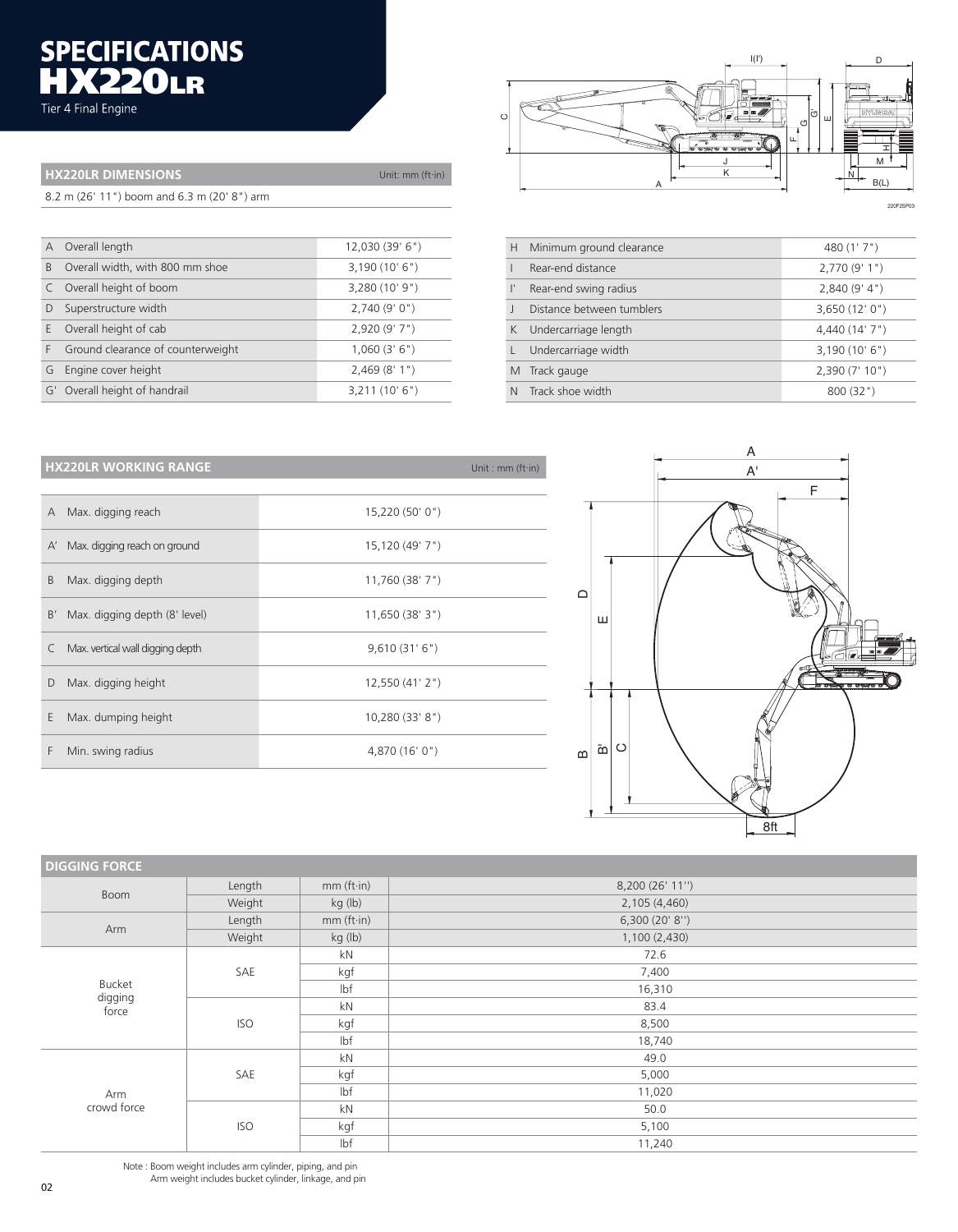

|                                                                                   | <b>Lifting Capacity</b>                                                                     |                                    |          |               |          |               |          |          |                |          |                |                |          |          |          |          |              |          |
|-----------------------------------------------------------------------------------|---------------------------------------------------------------------------------------------|------------------------------------|----------|---------------|----------|---------------|----------|----------|----------------|----------|----------------|----------------|----------|----------|----------|----------|--------------|----------|
| Boom: 8.2 m (26' 11")<br>Capacities based on North American Standard              |                                                                                             |                                    |          |               |          |               |          |          |                |          |                |                |          |          |          |          |              |          |
| Configuration in accordance with ISO condition 2 standard.<br>Arm: 6.3 m (20' 8") |                                                                                             |                                    |          |               |          |               |          |          |                |          |                |                |          |          |          |          |              |          |
|                                                                                   | Ü<br>Bucket: 0.52 m <sup>3</sup> (0.68 yd <sup>3</sup> ) SAE heaped<br>Rating over front    |                                    |          |               |          |               |          |          |                |          |                |                |          |          |          |          |              |          |
|                                                                                   | Shoe 800 mm (32") triple grouser, CWT 4,500 kg (9,920 lb)<br>Rating over side or 360 degree |                                    |          |               |          |               |          |          |                |          |                |                |          |          |          |          |              |          |
|                                                                                   |                                                                                             | Lift-point radius<br>At max. reach |          |               |          |               |          |          |                |          |                |                |          |          |          |          |              |          |
| Load point<br>height                                                              |                                                                                             | 4.5 m (15 ft)<br>$6.0$ m (20 ft)   |          | 7.5 m (25 ft) |          | 9.0 m (30 ft) |          |          | 10.5 m (35 ft) |          | 12.0 m (40 ft) | 13.5 m (45 ft) |          | Capacity |          | Reach    |              |          |
| (m / ft)                                                                          |                                                                                             | Ů                                  | 中        | Ů             | 中        | Ů             | 中        | Ů        | 中              | Ů        | 中              | Ů              | 中        | Ů        | 中        | Ů        | $\leftarrow$ | $m$ (ft) |
| 10.5 <sub>m</sub>                                                                 | kg                                                                                          |                                    |          |               |          |               |          |          |                |          |                |                |          |          |          | $*1,470$ | $*1,470$     | 12.11    |
| (35 ft)                                                                           | $\mathsf{lb}$                                                                               |                                    |          |               |          |               |          |          |                |          |                |                |          |          |          | $*3,240$ | $*3,240$     | $-39.7$  |
| 9.0 <sub>m</sub>                                                                  | kg                                                                                          |                                    |          |               |          |               |          |          |                |          |                | *930           | *930     |          |          | $*1,490$ | $*1,490$     | 13.11    |
| (30 ft)                                                                           | $\mathsf{lb}$                                                                               |                                    |          |               |          |               |          |          |                |          |                | *2,050         | $*2,050$ |          |          | *3,280   | *3,280       | $-43$    |
| 7.5 <sub>m</sub>                                                                  | kg                                                                                          |                                    |          |               |          |               |          |          |                |          |                | $*1,540$       | $*1,540$ |          |          | $*1,530$ | 1,350        | 13.84    |
| (25 ft)                                                                           | $\mathsf{lb}$                                                                               |                                    |          |               |          |               |          |          |                |          |                | $*3,400$       | $*3,400$ |          |          | *3,370   | 2,980        | $-45.4$  |
| 6.0 <sub>m</sub>                                                                  | kg                                                                                          |                                    |          |               |          |               |          |          |                | $*1,590$ | $*1,590$       | $*1,600$       | $*1,600$ |          |          | $*1,580$ | 1,190        | 14.37    |
| (20 ft)                                                                           | $\mathsf{lb}$                                                                               |                                    |          |               |          |               |          |          |                | *3,510   | $*3,510$       | $*3,530$       | *3,530   |          |          | *3,480   | 2,620        | $-47.1$  |
| 4.5 m                                                                             | kg                                                                                          |                                    |          |               |          |               |          |          |                | $*1,770$ | $*1,770$       | $*1,710$       | $*1,710$ | $*1,260$ | $*1,260$ | $*1,630$ | 1,080        | 14.72    |
| (15 ft)                                                                           | $\mathsf{lb}$                                                                               |                                    |          |               |          |               |          |          |                | $*3,900$ | $*3,900$       | *3,770         | $*3,770$ | $*2,780$ | *2,780   | *3,590   | 2,380        | $-48.3$  |
| 3.0 <sub>m</sub>                                                                  | kg                                                                                          |                                    |          |               |          | $*2,500$      | $*2,500$ | $*2,200$ | $*2,200$       | $*2,000$ | $*2,000$       | *1,860         | 1,670    | $*1,590$ | 1,260    | $*1,700$ | 1,010        | 14.89    |
| (10 ft)                                                                           | $\mathsf{lb}$                                                                               |                                    |          |               |          | $*5,510$      | $*5,510$ | *4,850   | *4,850         | $*4,410$ | $*4,410$       | $*4,100$       | 3,680    | $*3,510$ | 2,780    | $*3,750$ | 2,230        | $-48.9$  |
| 1.5 <sub>m</sub>                                                                  | kg                                                                                          | $*5,570$                           | $*5,570$ | $*3,900$      | $*3,900$ | $*3,060$      | $*3,060$ | $*2,560$ | $*2,560$       | $*2,240$ | 2,050          | $*2,030$       | 1,570    | $*1,790$ | 1,200    | $*1,780$ | 970          | 14.9     |
| (5 ft)                                                                            | $\mathsf{lb}$                                                                               | *12,280                            | *12,280  | $*8,600$      | $*8,600$ | $*6,750$      | $*6,750$ | $*5,640$ | $*5,640$       | $*4,940$ | 4,520          | *4,480         | 3,460    | *3,950   | 2,650    | *3,920   | 2,140        | $-48.9$  |
| Ground                                                                            | kg                                                                                          | $*6,930$                           | 6,870    | $*4,720$      | 4,590    | *3,580        | 3,320    | *2,910   | 2,490          | $*2,490$ | 1,910          | $*2,200$       | 1,480    | *1,820   | 1,140    | $*1,860$ | 960          | 14.75    |
| Line                                                                              | lb                                                                                          | *15,280                            | 15,150   | $*10,410$     | 10,120   | *7,890        | 7,320    | $*6,420$ | 5,490          | $*5,490$ | 4,210          | *4,850         | 3,260    | $*4,010$ | 2,510    | $*4,100$ | 2,120        | $-48.4$  |
| $-1.5 m$                                                                          | kg                                                                                          | $*7,750$                           | 6,340    | $*5,330$      | 4,220    | $*4,020$      | 3,060    | *3,220   | 2,320          | $*2,700$ | 1,790          | $*2,350$       | 1,400    | $*1,570$ | 1,100    | $*1,960$ | 990          | 14.42    |
| $(-5 ft)$                                                                         | lb                                                                                          | *17,090                            | 13,980   | *11,750       | 9,300    | *8,860        | 6,750    | $*7,100$ | 5,110          | *5,950   | 3,950          | $*5,180$       | 3,090    | $*3,460$ | 2,430    | $*4,320$ | 2,180        | $-47.3$  |
| $-3.0 m$                                                                          | kg                                                                                          | $*8,150$                           | 6,120    | $*5,720$      | 4,000    | $*4,330$      | 2,890    | $*3,450$ | 2,190          | *2,870   | 1,700          | $*2,460$       | 1,340    |          |          | $*2,060$ | 1,050        | 13.92    |
| $(-10 ft)$                                                                        | lb                                                                                          | *17,970                            | 13,490   | *12,610       | 8,820    | $*9,550$      | 6,370    | $*7,610$ | 4,830          | $*6,330$ | 3,750          | $*5,420$       | 2,950    |          |          | $*4,540$ | 2,310        | $-45.7$  |
| $-4.5 m$                                                                          | kg                                                                                          | $*8,220$                           | 6,060    | *5,890        | 3,910    | $*4,490$      | 2,810    | $*3,590$ | 2,120          | $*2,960$ | 1,660          | *2,490         | 1,330    |          |          | $*2,180$ | 1,170        | 13.2     |
| $(-15 ft)$                                                                        | lb                                                                                          | $*18,120$                          | 13,360   | *12,990       | 8,620    | $*9,900$      | 6,190    | $*7,910$ | 4,670          | $*6,530$ | 3,660          | $*5,490$       | 2,930    |          |          | $*4,810$ | 2,580        | $-43.3$  |
| $-6.0 m$                                                                          | kg                                                                                          | $*8,020$                           | 6,130    | $*5,840$      | 3,920    | $*4,500$      | 2,790    | *3,600   | 2,110          | $*2,940$ | 1,660          |                |          |          |          | $*2,310$ | 1,370        | 12.25    |
| $(-20 ft)$                                                                        | lb                                                                                          | $*17,680$                          | 13,510   | $*12,870$     | 8,640    | $*9,920$      | 6,150    | $*7,940$ | 4,650          | *6,480   | 3,660          |                |          |          |          | $*5,090$ | 3,020        | $-40.2$  |
| $-7.5 m$                                                                          | kg                                                                                          | $*7,500$                           | 6,310    | $*5,550$      | 4,010    | $*4,300$      | 2,850    | $*3,420$ | 2,170          | $*2,700$ | 1,730          |                |          |          |          | $*2,430$ | 1,710        | 10.97    |
| $(-25 ft)$                                                                        |                                                                                             | lb   *16,530                       | 13,910   | $*12,240$     | 8,840    | $*9,480$      | 6,280    | $*7,540$ | 4,780          | *5,950   | 3,810          |                |          |          |          | $*5,360$ | 3,770        | $-36$    |
| $-9.0 m$                                                                          | kg                                                                                          | $*6,570$                           | $*6,570$ | $*4,920$      | 4,200    | $*3,790$      | 3,000    | *2,890   | 2,320          |          |                |                |          |          |          |          |              |          |
| $(-30 ft)$                                                                        | $\mathsf{lb}$                                                                               | *14,480                            | *14,480  | *10,850       | 9,260    | $*8,360$      | 6,610    | $*6,370$ | 5,110          |          |                |                |          |          |          |          |              |          |
| $-10.5 m$                                                                         | kg                                                                                          | $*4,970$                           | $*4,970$ | $*3,680$      | $*3,680$ |               |          |          |                |          |                |                |          |          |          |          |              |          |
| $(-35 ft)$                                                                        | $\mathsf{lb}$                                                                               | *10,960                            | *10,960  | $*8,110$      | $*8,110$ |               |          |          |                |          |                |                |          |          |          |          |              |          |

NOTES:

1. Lifting capacities are based on ISO 10567.

2. Lifting capacity of the HX Series does not exceed 75% of tipping load with the machine on firm, level ground or 87% of full hydraulic capacity.

3. The Lift-point is bucket pivot mounting pin on the arm (without bucket mass).

4. (\*) indicates load limited by hydraulic capacity.